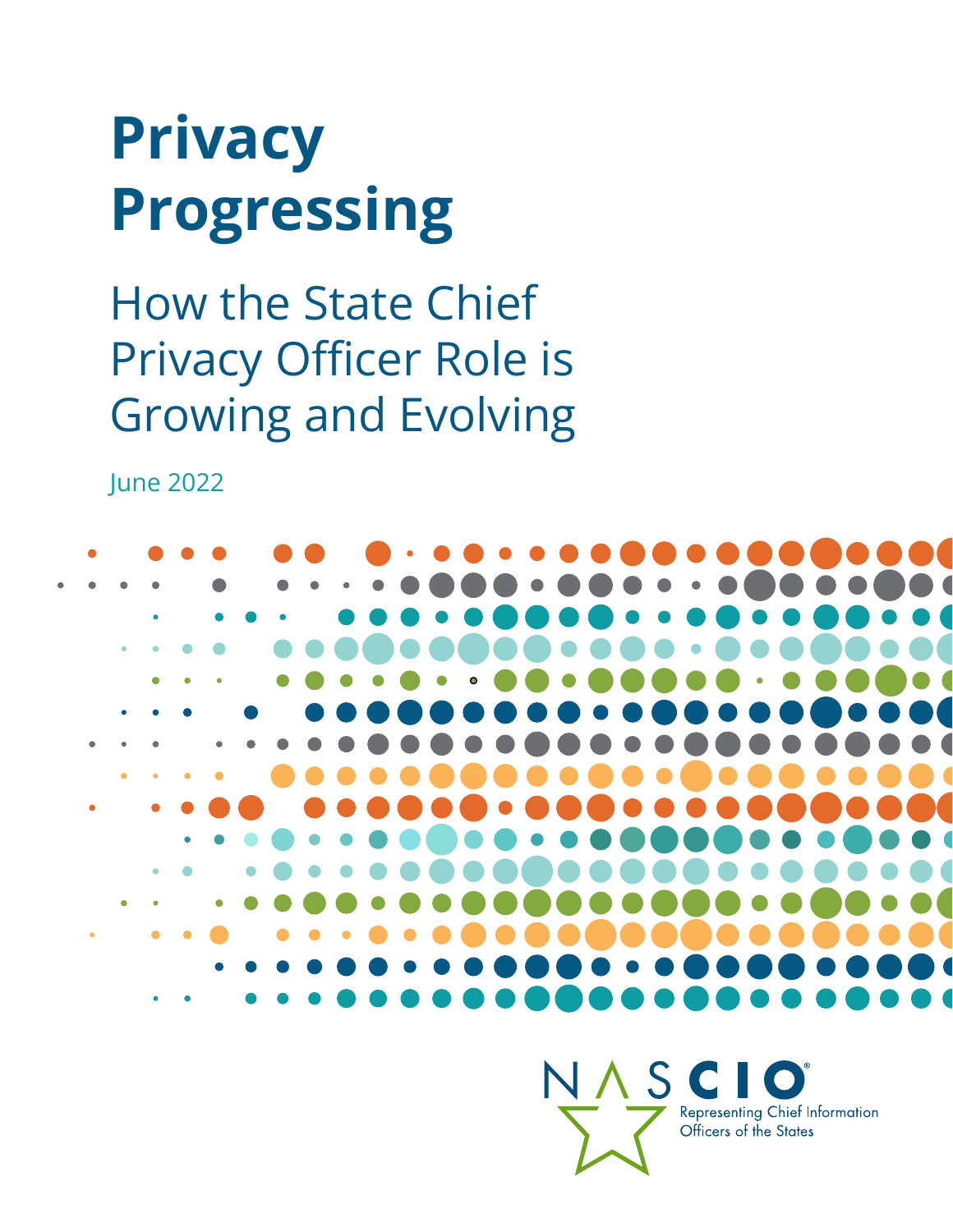

In the last decade there has been immense growth in the state chief privacy officer (CPO) role. As demand increases for online services and states capture more personally identifiable information from citizens, more states are emphasizing the importance of privacy. In addition, citizens are becoming more aware of privacy rights, and more concerned about how government might be handling their information. **According to Pew Research**, 60 percent of U.S. adults believe it's not possible to go through daily life without having data collected about them by companies or the government.

NASCIO first wrote about the state chief privacy officer (CPO) role in 2019 with the report, "**Perspectives on Privacy: A Survey and Snapshot of the Growing State Chief Privacy Officer Role.**" At the time that report was released, twelve states had identified someone in the CPO role. Just three years later, 21 states have the state CPO role (or at least someone who leads privacy at the enterprise level). As the number of state CPOs grows, we wanted to check in with this group to see how the role is evolving, growing and settling into the structure of state government.



At the time of this survey, 20 states had the CPO or equivalent position filled and one state had the position, but it was not filled. Out of the 20 with the position filled, 17 responded to our survey.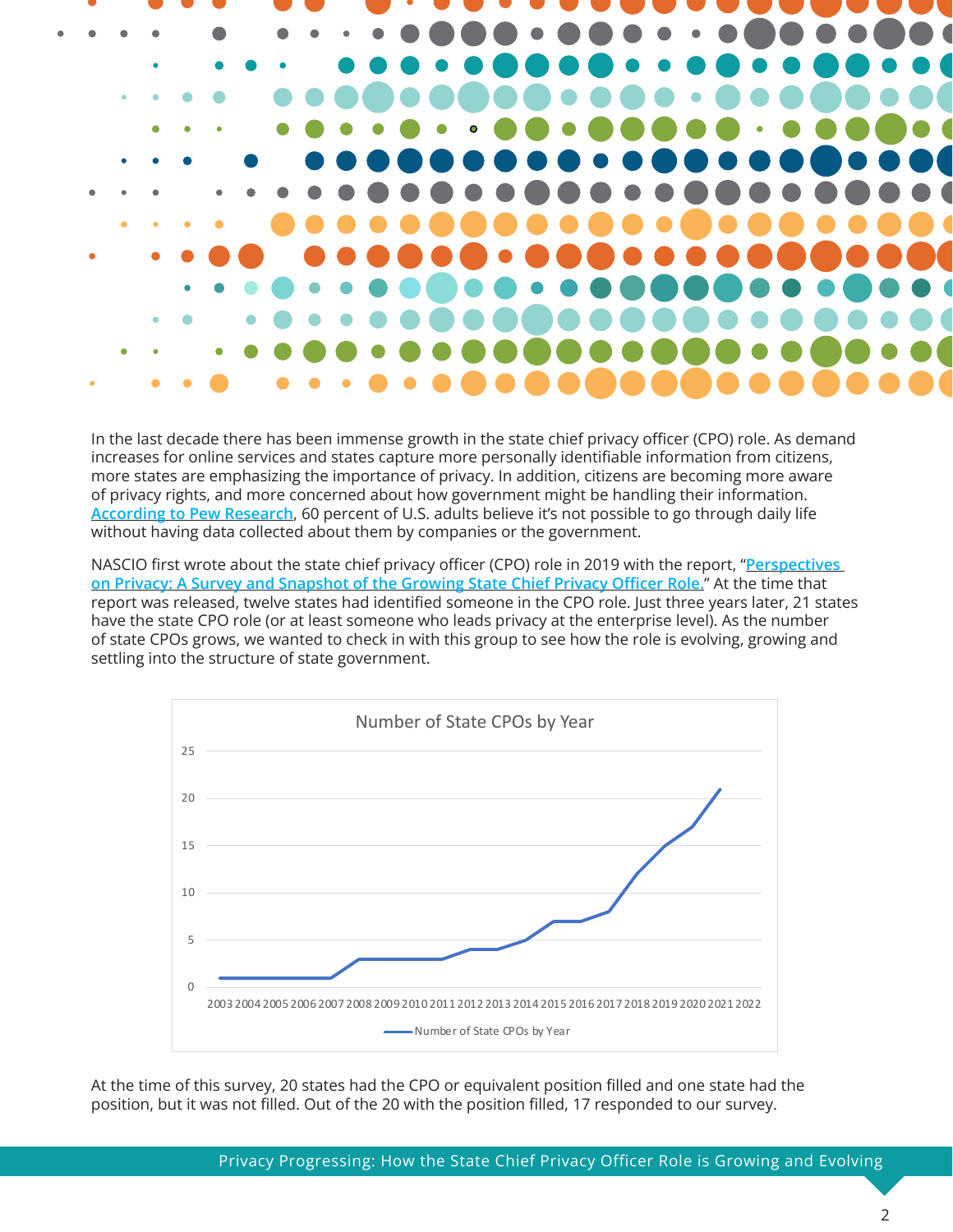#### **Structure**

When we asked state CPOs about their title, not surprisingly, as the role becomes more common and established, more privacy officials doing this job have the title "chief privacy officer" or some variation of it. The second most popular title was "general counsel" or some variation of that. In 2019, 58 percent of CPOs had the chief privacy officer title, and today 65 percent have the title. Twenty-four (24) percent of respondents have the "general counsel" title.



As we did in 2019, we asked state CPOs about their reporting structure. In 2022, 29 percent report to the state chief information officer (CIO), 24 percent report to the state chief information security officer (CISO), 29 percent report to a different administrative head, six percent report to an official in the governor's office and 12 percent chose "other." This is also different from 2019, when 42 percent reported to the CIO, and 33 percent reported to the CISO. The fact that 29 percent report to the CIO in 2022 versus 42 percent in 2019 shows that as the role grows in numbers, the trend of reporting to the CIO is declining. Reporting to the CIO is still more common in state government than it is in the private sector. A **2014 survey from the International Association of Privacy Professionals (IAPP) of Fortune 100 chief privacy officers** reported that only 3% report to the CIO. As this role matures, it makes sense that more states are structuring it outside of the technology department. Privacy is important across the enterprise and is tied to security and data, not just technology, and the state CPO should have jurisdiction over the entire executive branch.



Privacy Progressing: How the State Chief Privacy Officer Role is Growing and Evolving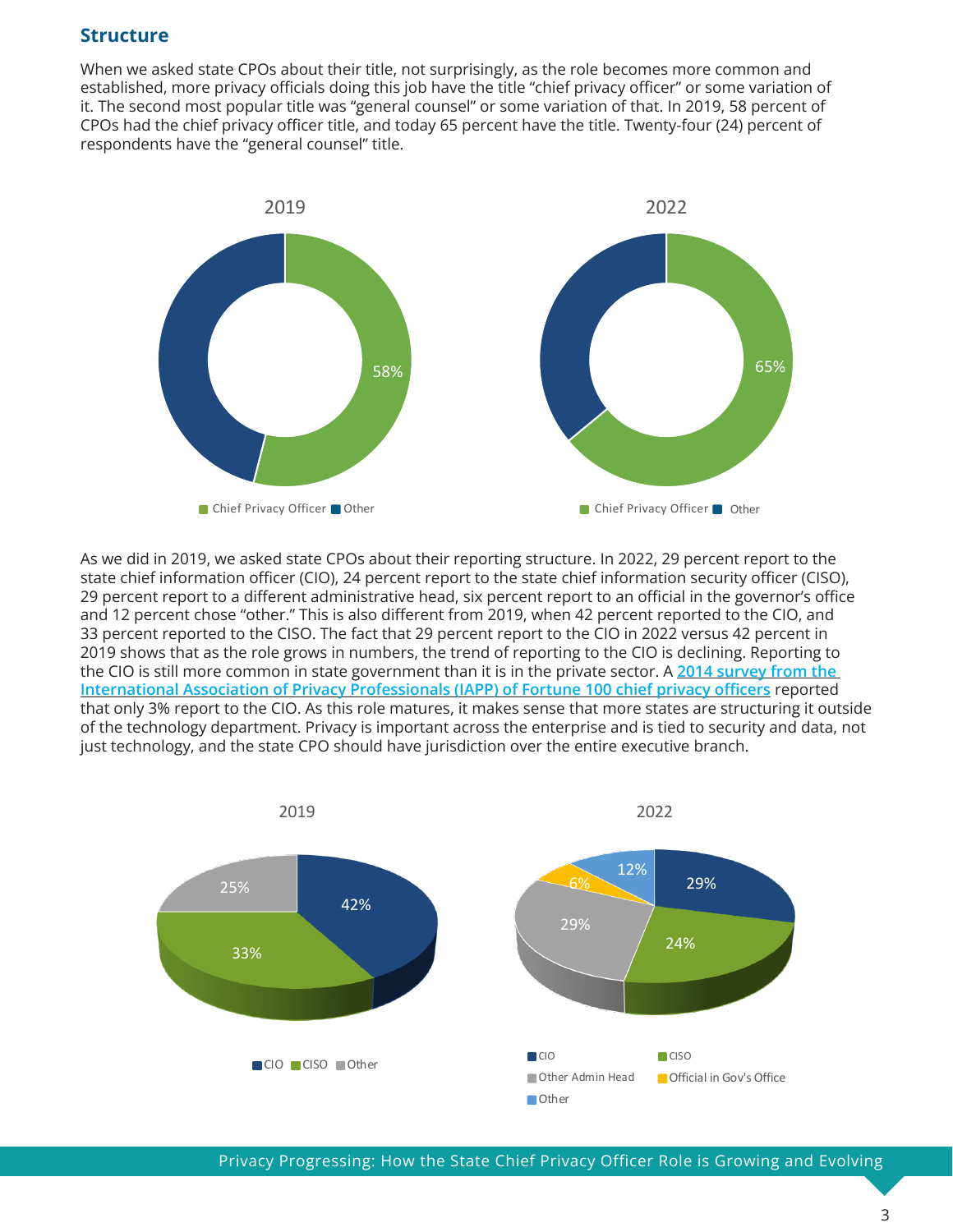We asked state CPOs about their authority—all state government (executive, legislative and judicial branches), executive branch or their department/agency only. The most popular answer was executive branch with 53 percent of responses, followed by their department/agency only with 35 percent and all state government with 12 percent. This is an interesting change from 2019 when 83 percent of respondents said they had authority over the executive branch and 17 percent over their agency only. No state CPOs reported in 2019 that they had authority over all state government. With a relatively small sample size, and many different people answering in 2019 and 2022 it's hard to say if this decrease in authority over the executive branch is actually a trend—but if it is, it's concerning. NASCIO recommends that the enterprise privacy role have authority over the executive branch. It would be unlikely for many CPOs to have authority over all of state government (though 12 percent reported that they did), but they should at least have a collaborative relationship.







Executive Branch Your Department/Agency Only All State Government

Seventy-one (71) percent of state CPOs said that they have staff that report to them, however the ones with the most staff are also serving in a general counsel capacity and may have direct reports that don't focus on privacy.

#### **Examples of the privacy-related direct report positions include the following:**

- Privacy officer
- Security and privacy training and awareness coordinator
- Privacy analyst
- Privacy attorney
- Assistant chief privacy officer
- Administrative assistant
- Privacy and data protection manager



Privacy Progressing: How the State Chief Privacy Officer Role is Growing and Evolving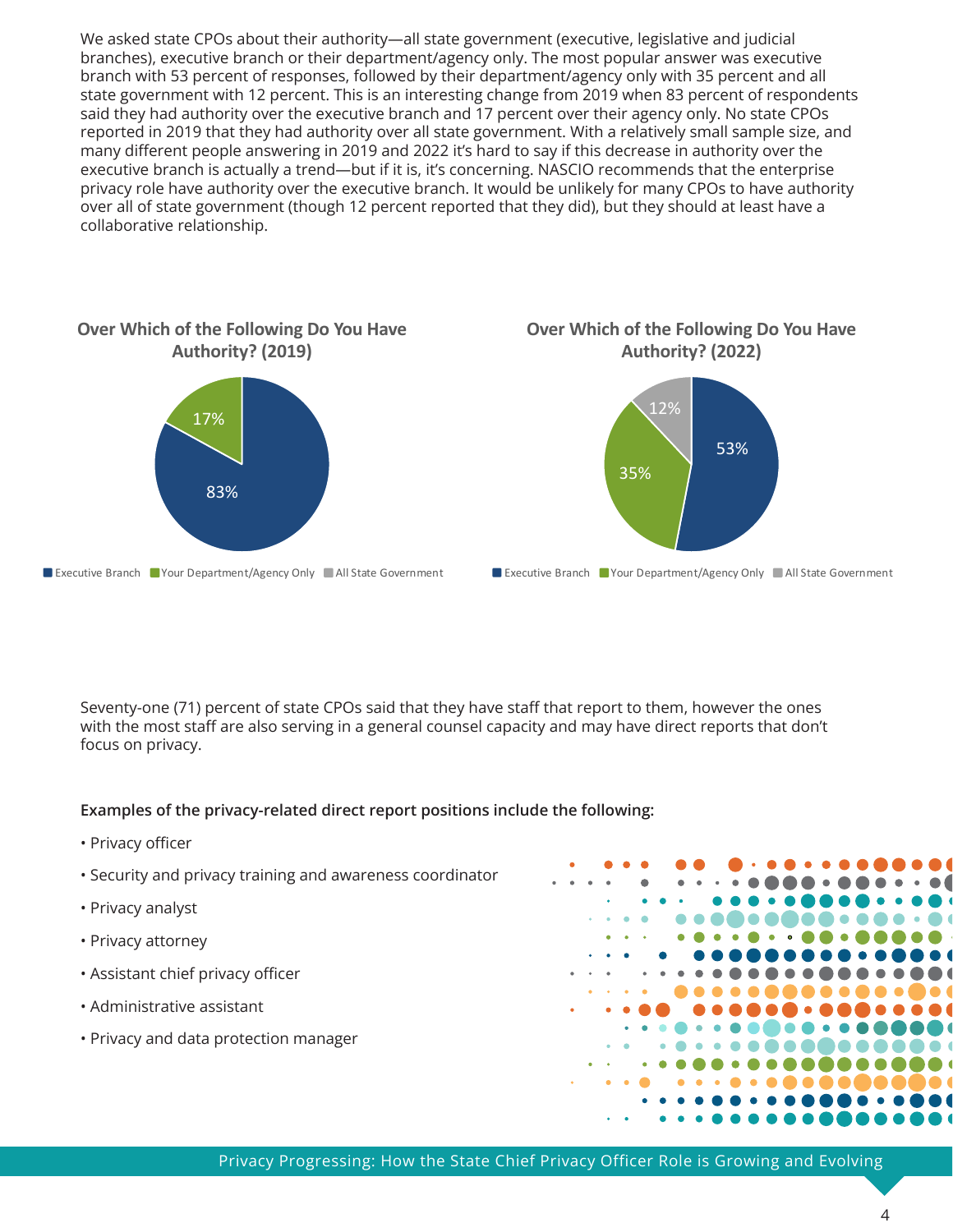# **Experience and Background**

Law degrees continue to be common among chief privacy officers—even more so now than in 2019. This year 76 percent of respondents reported having a law degree, compared to 58 percent in 2019. For those chief privacy officers that do not hold law degrees, they tend to have extensive experience in privacy and security and often government.

Privacy certifications from IAPP are gaining in popularity as well. This year ten CPOs reported having a Certified Information Privacy Professional (CIPP) certification, two reporting having a Certified Information Privacy Manager (CIPM) certification and one is a Fellow of Information Privacy.

This year we asked CPOs about the professional experience that led to their current position. Many mentioned working as attorneys as well as careers working in privacy or security in the public and private sector. Several CPOs mentioned working in specific sectors such as health and human services, regulatory, technology, telecom and contracting—all areas where privacy is a focus.

# **Increasingly Established**

In 2019 only three state CPO positions were established in statute, and a handful were established by executive order. The rest were just listed as part of policies. This year five were established in statute, two by executive order, two by procedure, two by administrative rule and the rest either were not officially established, were part of an organization or mentioned in an official policy.



We can also see the CPO role maturing simply because more states have had the role for longer. In 2019, 67 percent of the CPOs interviewed were the first person to hold the role in their state. This year 41 percent said they are the first person to hold the role (in its current iteration). This shows that more states have had the CPO position long enough now that there has been some turnover. Another 41 percent said they were not the first to hold the position and 18 percent said that even though they are doing the work of a state CPO, they don't consider themselves an official state CPO, so they chose the "other" option.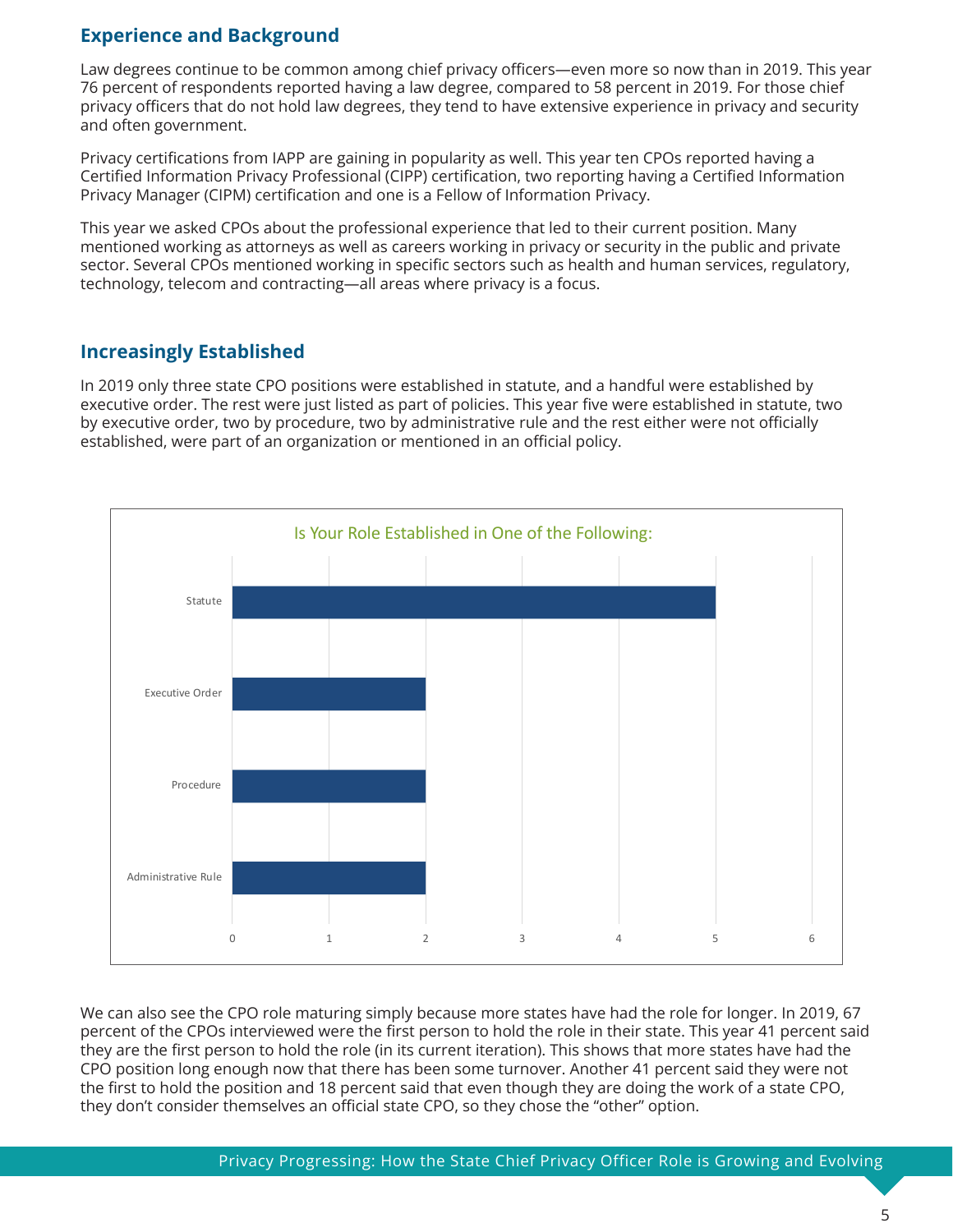## **Privacy Program Maturity**

When we asked state CPOs if there is an established privacy program in their state, 29 percent said yes, 41 percent said they are in the process of developing it, and 29 percent said they do not have one. With twothirds of states having or working on an established privacy program, this is clearly a top privacy priority for states.

This year we also asked about what privacy frameworks states are following and asked them to choose all that applied. The most popular answer was the NIST Privacy Framework (52 percent) followed by privacy by design (12 percent). Three states said they did not follow any frameworks, and three said they were still in the process of developing a framework. Two states also mentioned following Fair Information Practice Principles in the comments. Frameworks are used to measure and improve an organization's privacy program, and we recommend that all states use one.

We also wanted to know what steps state CPOs have taken to implement or operationalize the framework that they follow. Answers included writing standards, policies and guidelines based on the frameworks; posting policies internally and externally; requiring government applications to go through a governance, risk and compliance tool before moving forward; developing privacy impact assessments and privacy threshold analyses; requiring data classification before file transfers; embedding privacy into policies and processes; developing privacy training; and implementing enterprise privacy policies.

We asked state CPOs if their work was more policy-focused (planning, business strategy, enterprise architecture, policy formation and budgeting), operational (responding to incidents and facilitating training) or a mix of both. The overwhelming majority (88 percent) said a mix of both with just one CPO choosing policy and one choosing operational.



#### **Are Your Duties More Focused on Policy or Operations?**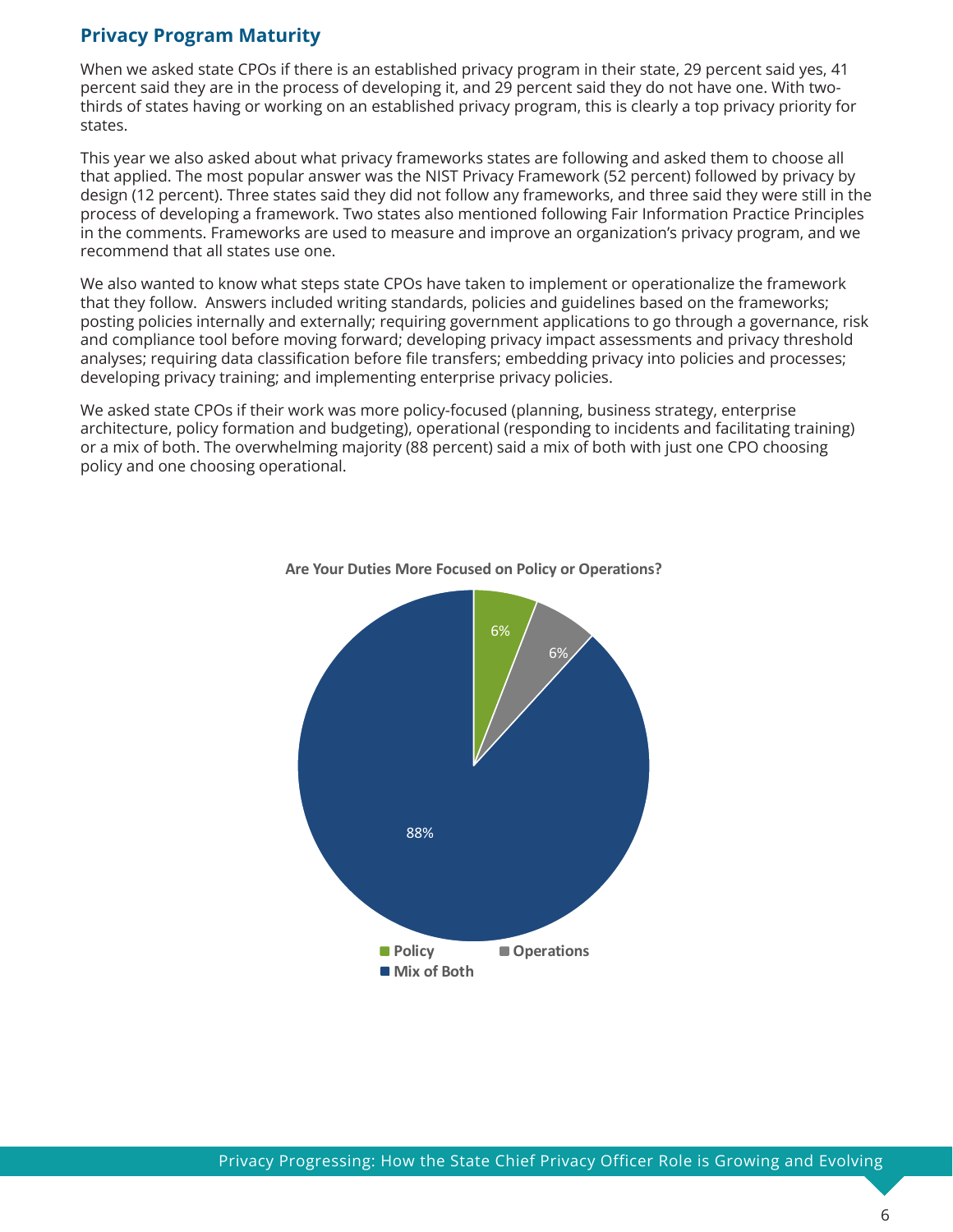We also asked state CPOs if their duties and responsibilities were more focused on consumer privacy, citizen privacy, internal state government privacy or a mix of all. Unsurprisingly no state CPO chose consumer privacy. Thirty-five (35) percent chose internal state government privacy, 35 percent chose a mix of all, and 30 percent chose citizen privacy. Citizen privacy will continue to be a focus given the high priority on digital services now and in the future. States will need to put an emphasis on citizen privacy to restore and maintain citizen trust with state government.



We also asked state CPOs what they spend the bulk of their days working on. Policy-related duties included developing and revising privacy policies; developing standard language and practices; working with stakeholders to embed privacy into processes; working with cybersecurity and data officials to align policies; and providing guidance to other branches of government.

Operational tasks included responding to incidents; guiding agencies through incident response; increasing privacy awareness; leading trainings; negotiating contracts; directing privacy compliance reviews; overseeing the process for privacy impact assessments; responding to citizen privacy concerns; and drafting data sharing agreements.

We asked state CPOs if they are included in the approval process for IT-related procurements and contracts. Fifty-nine (59) percent said that they are.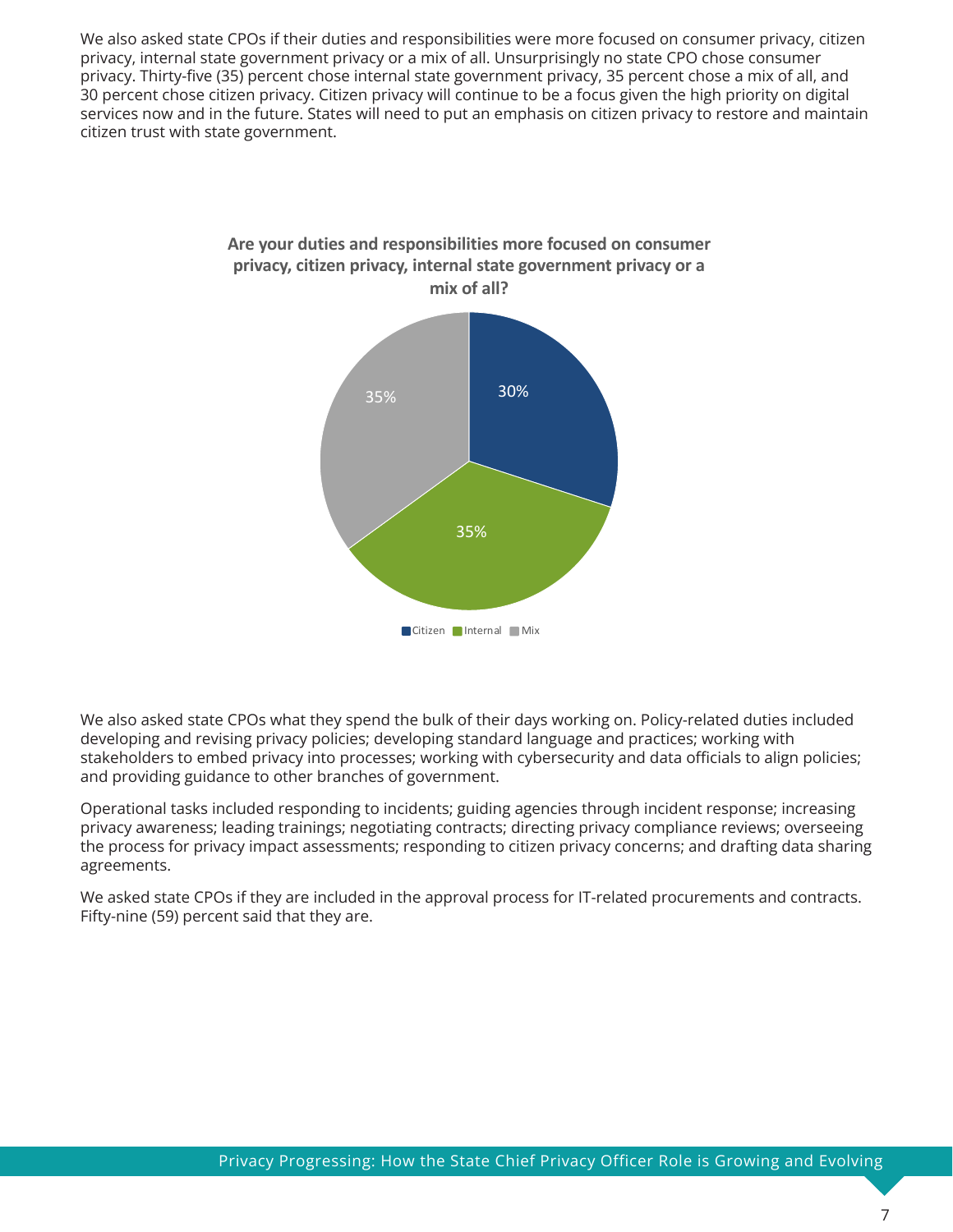# **Authority and Budget**

In the 2019 **NASCIO CPO publication**, one of the recommendations that came out of the state CPO interviews was the need for established authority to enforce privacy as well as a dedicated budget. This year, we asked state CPOs if they possess the authority to enforce compliance with enterprise privacy policies. Forty-one (41) percent said yes, 35 percent said they are enforced by another entity and 24 percent said they are not enforced. Of those who said they are enforced by other entities, most of those CPOs said they were enforced at the agency level. One respondent said the state auditor is responsible for checking that privacy impact assessments are complete, and another said that the cabinet secretary can enforce via funding approval and administrative directives.

A dedicated budget for privacy initiatives is still a pain point for state CPOs. Only one state responded that they have a defined budget for privacy initiatives. The nearly three-million-dollar budget is from a dedicated appropriation. Most CPOs are getting funding from the IT, security or other agency budget depending on where the role is structured.

# **Challenges and Needs**

We wanted to know what the biggest challenges are for CPOs in improving privacy practices. We gave seven options, allowing CPOs to choose three, and all got several votes. The three most popular were:

- Lack of funding for privacy initiatives
- Lack of understanding among state employees / confusion
- Lack of qualified staff

Lack of funding and qualified staff are issues we hear about across state IT and pose problems in lots of areas. However, the lack of understanding and confusion challenge is more unique and likely stems from the relatively up-and-coming nature of privacy in state government and the confusion that comes from employees believing that privacy is a subset of security.

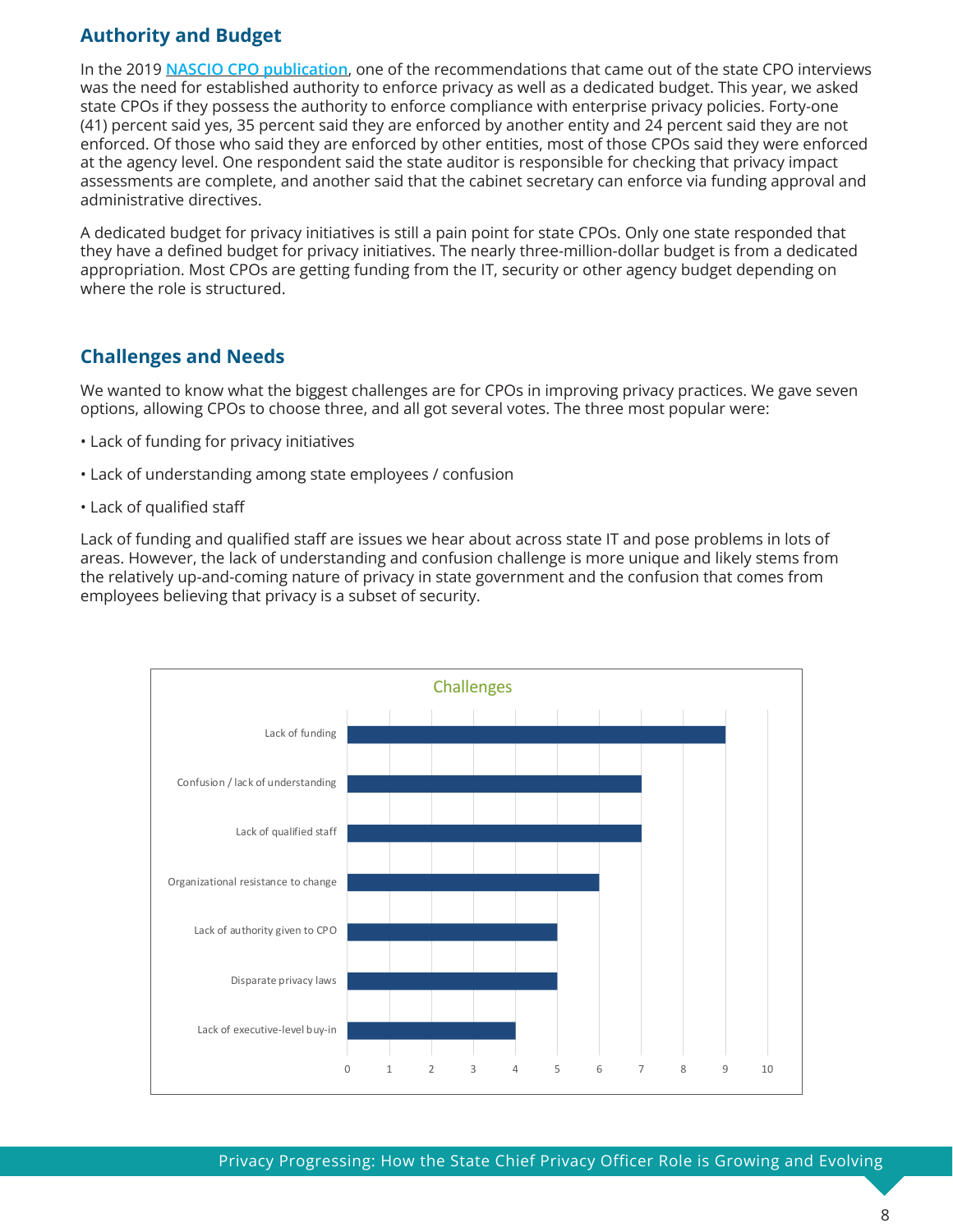We also asked state CPOs to choose the top five items/resources they need to do their job effectively. Out of ten options, all got several votes. The top five were as follows:

- Adequate funding
- An effective privacy governance structure
- Support of the governor or other senior state management leaders
- Adequate staffing/personnel
- Support of state agencies
- Incorporation of privacy into state enterprise architecture



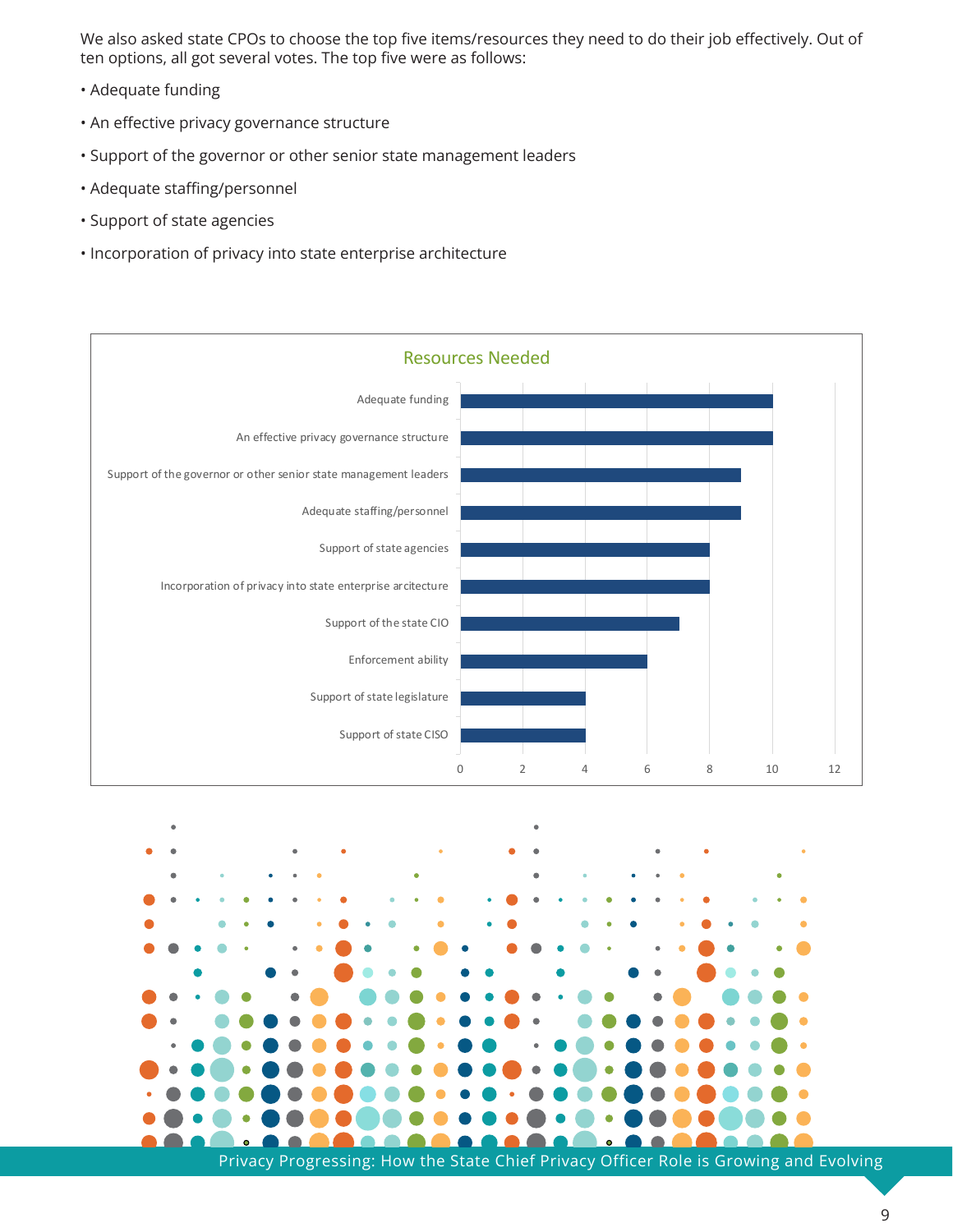## **Advice From the Trenches**

Often NASCIO hears from a CIO, CISO or other government official looking to hire a state chief privacy officer for the first time, seeking job descriptions or other information on how to structure the role. We asked state CPOs what their advice would be for states looking to develop the CPO position for the first time. The advice was similar to what we heard three years ago:

States really need **executive-level buy-in** before creating the position and the reason for creating the position needs to be clearly stated and developed.

The position needs to have **strong authority and visibility in a centralized location** such as the governor's office, information technology, legal department or department of administration and should have an equal voice to the CIO and the CISO. One CPO stated the importance of the relationship with the information technology agency by writing, "The exact structure of the role and the agency where it resides are likely specific to the needs and vision of the particular state; however, regardless of those factors, there must be a strong nexus with the office or agency providing information technology services."

A different CPO stated, "At a minimum, the CPO should be a functional position and not just a figurehead. Regardless of where the CPO is positioned, they should be able to set policies and standards, and have the ability to enforce those across all departments."

Having **privacy counterparts at the agency level** was also mentioned by several state CPOs. As one stated, "Within the executive order that created my position, other executive agencies were required to designate counterparts to my position at the agency level (i.e., agency chief privacy officer). I would suggest to other states looking to create a state CPO position that these counterparts are important. These other positions help to collaborate and spread the importance of privacy at the agency level."

With new state CPOs coming into the role each year, we asked current CPOs what their advice would be to someone new to the role.

Many state CPOs stated the importance of **building relationships with the CIO, CISO, chief data officer and legal teams**, stressing the importance of close communication and collaboration with these other key positions.

Another good piece of advice is to **understand the needs of the agencies** that you are working with. As one respondent put it, "I would say that they need to collaborate with agency personnel and understand the intricacies of the information that is collected throughout many state agencies. There is a vast difference from agency to agency in terms of how much information they collect, the purpose of collection and the ultimate regulatory or statutory requirements they need to abide by ultimately. Stick to general best practice principles but know that you may have to guide agencies through very unique problems and issues."

Several respondents mentioned the value that can be gained by reaching out to other state CPOs and **getting involved in membership organizations such as NASCIO**. As one state CPO said, "Take advantage of NASCIO resources and forums. Some states have fairly developed programs, so it's a great way to learn what works (and what doesn't)."

More than one state CPO advised new CPOs to **take things one step at a time**. It's hard to build a new privacy program from scratch. As one CPO put it, "Building a privacy program will take many years and will often require the creation of additional laws and administrative rules. Start with a long-term view and be empathetic of the agencies you will be working with. Many of these agencies have never been told to build a robust privacy program. They want to improve; they just need proper guidance and time."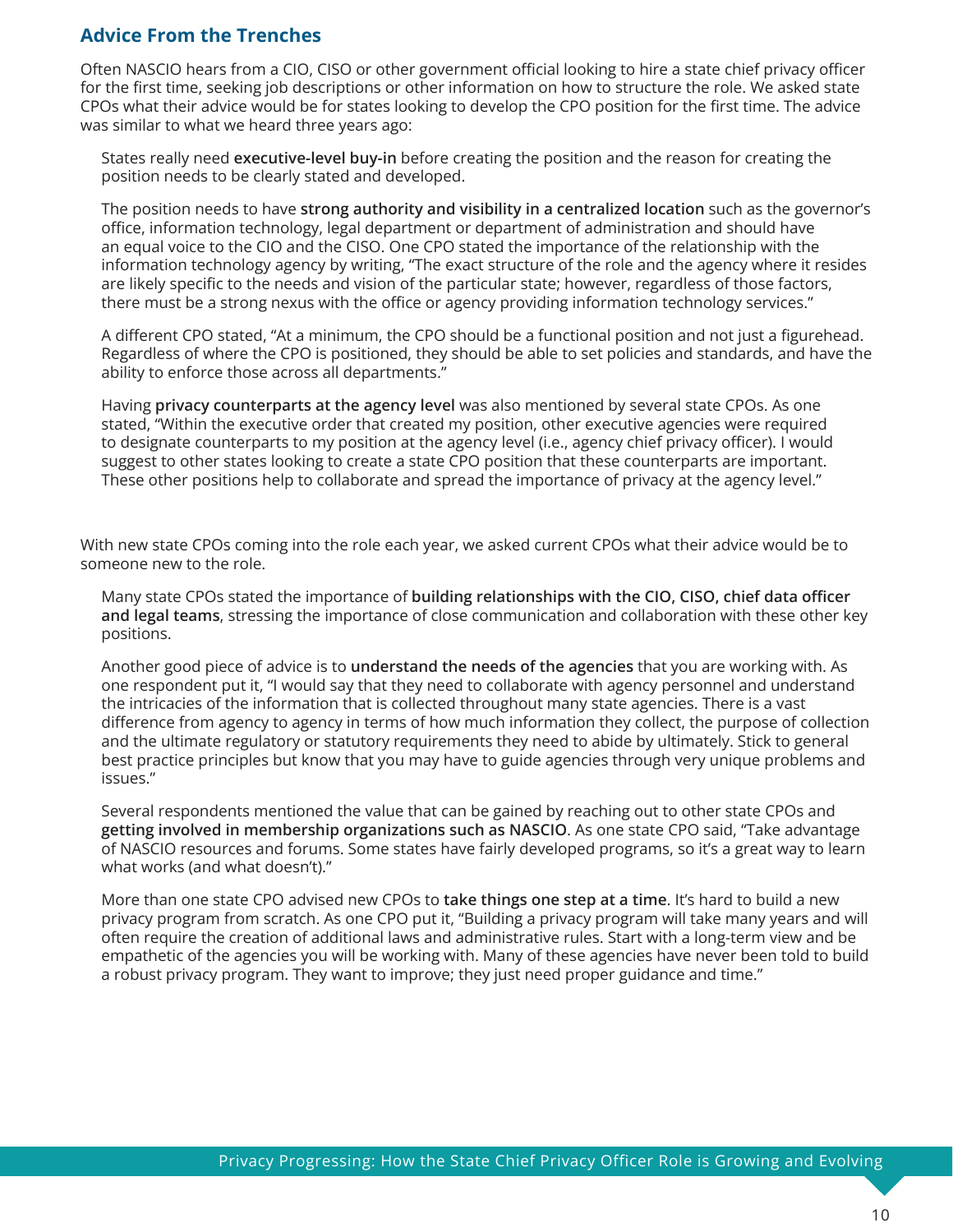

#### *Here are a few other great quotes we got in response to this question:*

"Identify a clear scope of responsibility that is complementary to existing roles/functions (e.g., CIO, CISO, CTO, etc.)."

"Create a strategic plan, make stakeholders aware of privacy and that privacy is everyone's responsibility. Review frameworks and use what is helpful, customize it for your needs and the needs of your state."

"Get a handle on what your role is for the state and then build out from that authority. Set a foundation for the privacy program and be willing to engage and understand all perspectives regarding data use. There is a fear from others that the state CPO is there to tell everyone "no" so you need to proactively counter that attitude. Show that you want to help agencies achieve their objectives while taking privacy into consideration - this comes from the 'privacy by design' framework as well."

"My initial advice would be to read and become educated with state IT security and privacy policies, standards and procedures. Meet with agency subject matter experts (HIPAA, IRS Pub1075, CJIS, etc.) and develop a good working relationship with them."

"The IAPP CIPM framework for privacy program management provides a tremendous roadmap for your efforts. Outline the process in the abstract and superimpose your organization's needs onto it; focus on the low-hanging fruit, deliver value and repeat!"

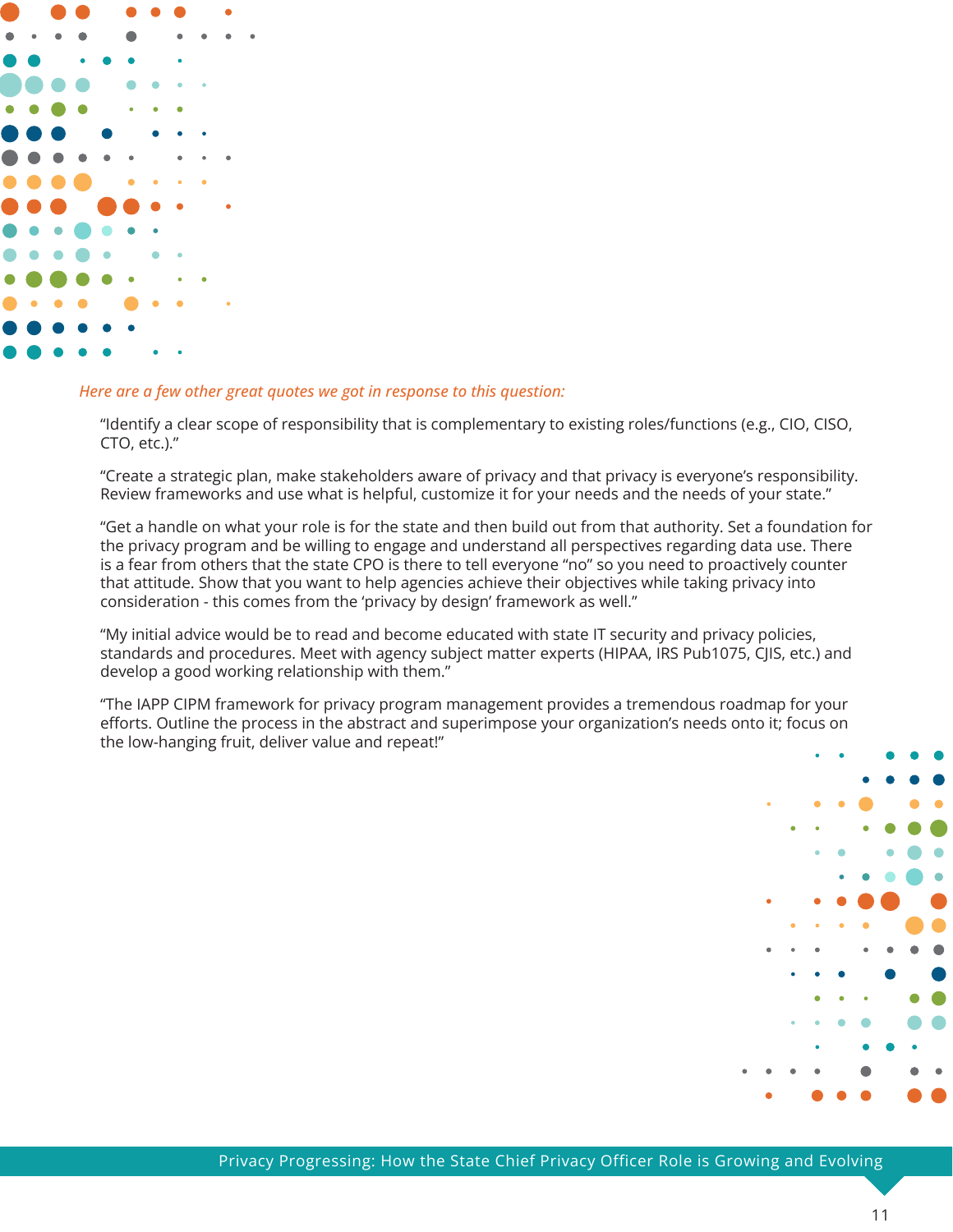# **Recommendations**

Based on the survey and advice from the state CPOs, NASCIO has the following three recommendations for states looking to formally establish a chief privacy officer role or advance the effectiveness of a current CPO:

**1. Ensure dedicated funding for a privacy program and staff.** The CPOs' top challenge was a lack of dedicated funding for privacy initiatives and their most needed resource was adequate funding. Given that only one state CPO reported having a dedicated privacy budget, this is something that is needed not only by future state CPOs, but current ones as well. The budget should include funding not only for privacy initiatives but also for dedicated privacy staff to support the state CPO.

**2. Establish privacy governance**. Having a privacy governance structure and working privacy into the enterprise architecture of the state is important for elevating privacy, organizing privacy within the enterprise and giving authority to the CPO and the privacy program. In addition states should follow a privacy framework.

**3. Develop agency relationships**. For a state CPO to be effective they not only need to understand the needs of the agencies, but the agencies need to understand the importance of privacy. Have a privacy lead at the agency level—this person will champion privacy to agency employees while providing a direct line of communication to and from the chief privacy officer. If agencies do not have privacy leads, and cannot hire them, look into providing training to create agency privacy leads.